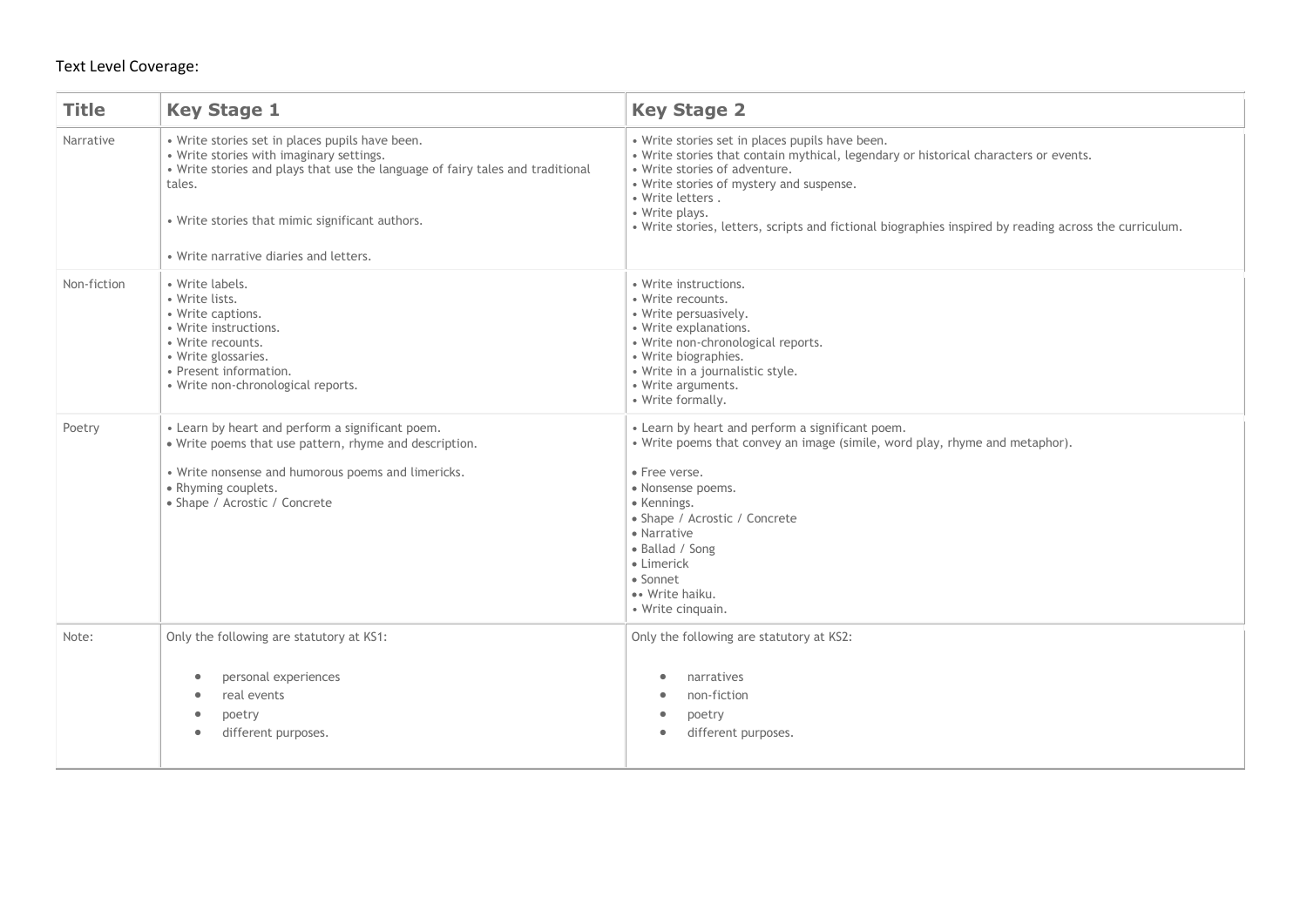| The text type gives the writer a<br>purpose and vehicle for<br>writing. This coverage chart<br>shows the text types to be<br>covered at each phase. It is<br>important to note that text<br>types can be covered more<br>than once in a phase. The<br>National Curriculum should be<br>used alongside this document<br>to ensure spelling, grammar<br>and punctuation are taught. | m<br>ŪŶ<br>石<br>Writing to entertain                                                                                                                                                                                                                                                                                                                                                                                                                                                                                                   | Writing<br>to inform                                                                                                                                                                           | Writing to<br>persuade | Writing to<br>discuss                                                                                     |
|-----------------------------------------------------------------------------------------------------------------------------------------------------------------------------------------------------------------------------------------------------------------------------------------------------------------------------------------------------------------------------------|----------------------------------------------------------------------------------------------------------------------------------------------------------------------------------------------------------------------------------------------------------------------------------------------------------------------------------------------------------------------------------------------------------------------------------------------------------------------------------------------------------------------------------------|------------------------------------------------------------------------------------------------------------------------------------------------------------------------------------------------|------------------------|-----------------------------------------------------------------------------------------------------------|
| KS1                                                                                                                                                                                                                                                                                                                                                                               | • Write stories set in places<br>pupils have been.<br>• Write stories with imaginary<br>settings.<br>• Write stories and plays that<br>use the language of fairy tales<br>and traditional tales.<br>• Write stories that mimic<br>significant authors.<br>• Write narrative diaries.<br>• Learn by heart and perform a<br>significant poem.<br>Poetry<br>• Write poems that use<br>pattern, rhyme and<br>description.<br>• Write nonsense and humorous<br>poems and limericks.<br>• Rhyming couplets.<br>• Shape / Acrostic / Concrete | · Write labels.<br>• Write lists.<br>• Write captions.<br>• Write instructions.<br>• Write recounts.<br>• Write glossaries.<br>• Present information.<br>• Write non-chronological<br>reports. | Write letters.         | Use subject specific language<br>to voice opinions.<br>Use full sentences to ask and<br>answer questions. |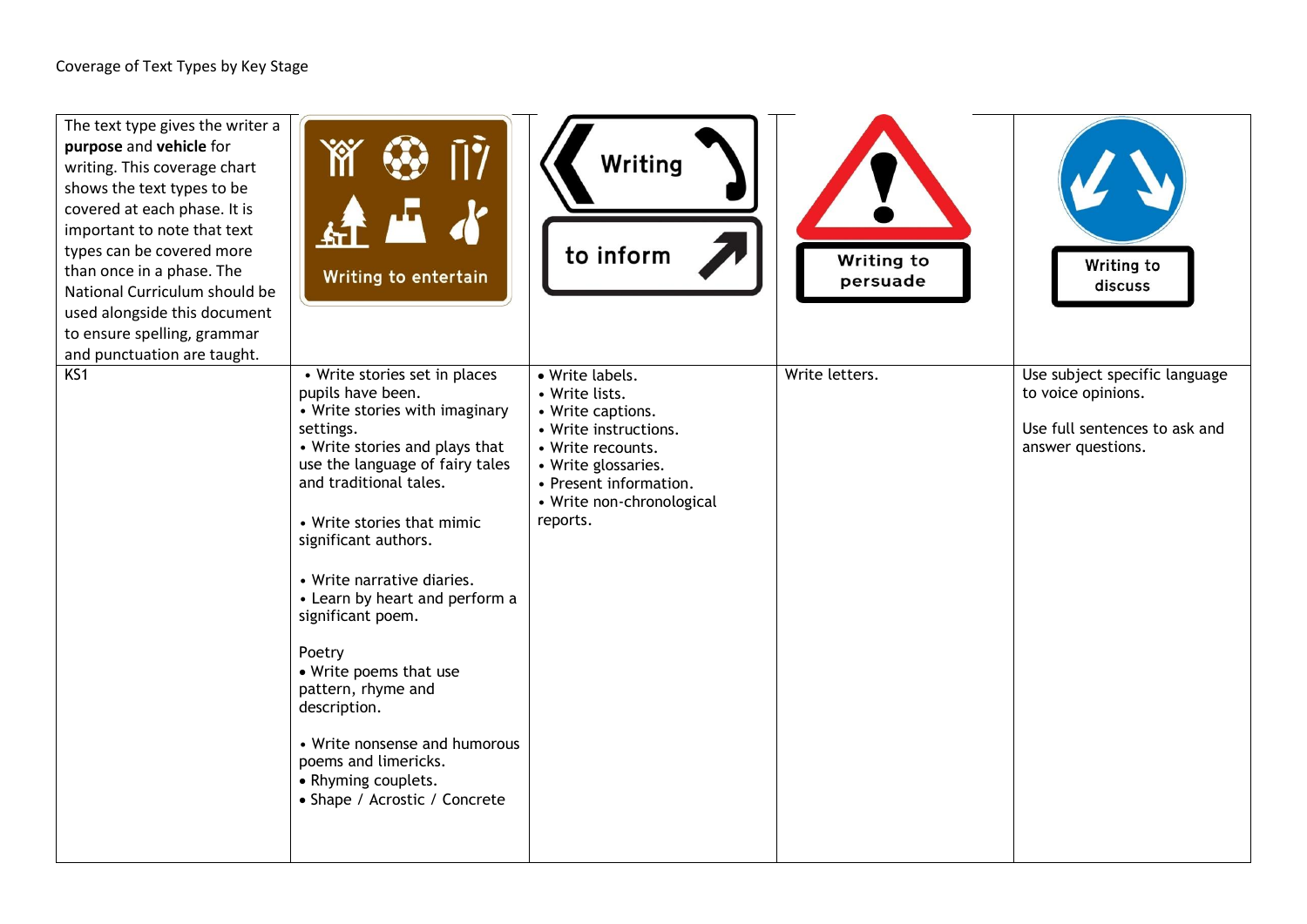| LKS <sub>2</sub> | · Write stories, letters, scripts<br>and fictional biographies<br>inspired by reading across the<br>curriculum.<br>• Write stories set in places<br>pupils have been.<br>• Write plays.<br>Poetry<br>•Narratives<br>• Nonsense poems.<br>• Kennings.<br>• Narrative<br>• Write haiku.<br>• Write cinquain. | • Write instructions.<br>• Write recounts.<br>• Write explanations.<br>• Write biographies.<br>• Write a newspaper article.                                                                                                                                                                                                                 | Write an advert.<br>Write a letter.<br>Write a poster.          | Debate.                                                                 |
|------------------|------------------------------------------------------------------------------------------------------------------------------------------------------------------------------------------------------------------------------------------------------------------------------------------------------------|---------------------------------------------------------------------------------------------------------------------------------------------------------------------------------------------------------------------------------------------------------------------------------------------------------------------------------------------|-----------------------------------------------------------------|-------------------------------------------------------------------------|
| UKS2             | • Write stories that contain<br>mythical, legendary or<br>historical characters or events.<br>• Write stories of adventure.<br>• Write stories of mystery and<br>suspense.<br>• Write letters in role.<br>Poetry<br>•Ballad / Song<br>• Limerick<br>$\bullet$ Sonnet<br>• Free verse.<br>• Narrative       | · Write non-chronological<br>reports.<br>• Write newspaper articles.<br>• Write formal explanations.<br>• Write essays.<br>• Write autobiographies in role.<br>· Write police reports.<br>1. The text types within each phase should be covered during that phase ideally more than once Fach phase can use text types from other phases if | Write a persuasive argument.<br>Debate.<br>Letters of complaint | Write reviews.<br>Write magazine features.<br>Write balanced arguments. |

1: The text types within each phase should be covered during that phase, ideally more than once. Each phase can use text types from other phases if appropriate to task. For example, it might be useful for Year 5 to create a poster relating to PSHE. This is an excellent way to recap previously taught text types.

2: This document should only be used for planning *coverage* of text types. Use this in conjunction with the National Curriculum and Writing for a Purpose document to ensure pitch is age appropriate. An effective AfL cycle will ensure that children are always building on prior learning.

3: Highlight the texts covered and hand this document to the next teacher for their information.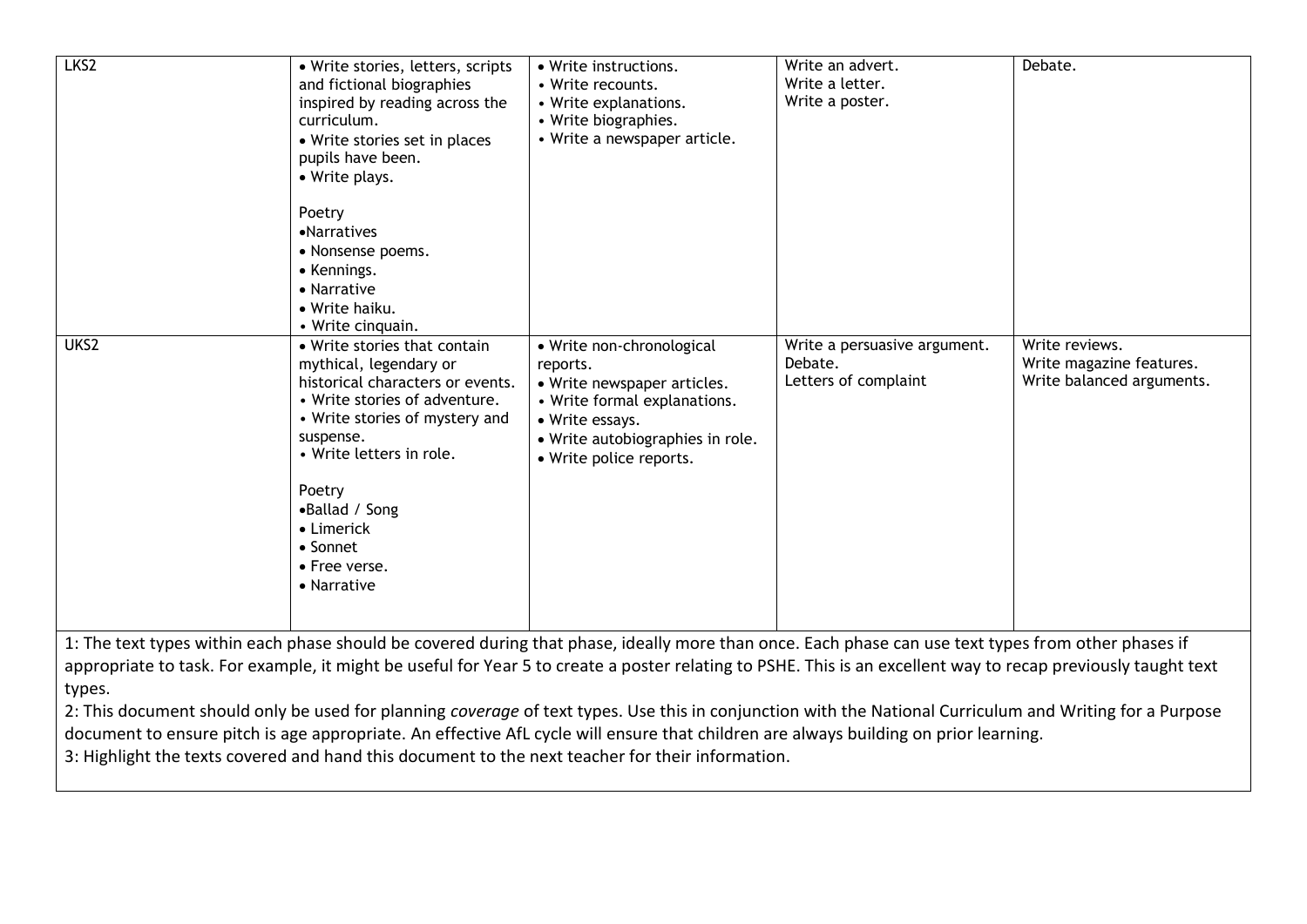### Text Type Suggestions by Year Group

| Suggestions            | Recount            | Explanation    | Information        | Instructions        | Discussion               | Letter                 | Persuasion                      |
|------------------------|--------------------|----------------|--------------------|---------------------|--------------------------|------------------------|---------------------------------|
| for writing<br>mastery |                    |                |                    |                     |                          |                        |                                 |
| Year 1                 | Recount of an      | Write          | Information        | Instructions for a  | Oracy - children to give | Letters to story       | State their opinions in full    |
|                        | event.             | sentences to   | posters            | recipe.             | opinions in full         | characters.            | sentences with reasons.         |
|                        | diary in role.     | explain ideas. | lists              |                     | sentences.               | Thank you<br>letters.  | School council manifestos       |
| Year 2                 | Recount in role.   | Explanation-   | Write              | Instructions linked | Oracy - children to      | Letters to story       | Write letters to persuade story |
|                        | News report for    | linked to      | information fact   | to theme. Egmap     | learn share ideas using  | characters.            | characters.                     |
|                        | $TV-5Ws$           | theme.         | files and posters. | directions          | technical vocabulary.    | Letters to             | School council manifestos       |
|                        | biography          | Organisation.  | glossary           |                     | Groups work.             | people they            |                                 |
|                        |                    |                |                    |                     |                          | know.                  |                                 |
| Year <sub>3</sub>      | Biography if a     | Explanation-   | Information        | $Instructions -$    | Note taking for a        | Letters in role.       | Posters - linked to theme.      |
|                        | fictional          | linked to      | leaflets           | parody egusing      | debate.                  | Letters to             | TV advert - visual literacy     |
|                        | character.         | theme.         |                    | instructional       |                          | persuade -             | Letters to persuade - current   |
|                        |                    | Organisation   |                    | structure in        |                          | current affairs.       | affairs.                        |
|                        |                    | and factfiles. |                    | poetry.             |                          | Informal               | School council manifesto        |
|                        |                    |                |                    |                     |                          | invitation<br>letters. |                                 |
| Year 4                 | Biography          | Explanation-   | Formal             | informal            | Note taking for a        | Emails / on-line       | Letters to persuade.            |
|                        | <b>News Report</b> | linked to      | information        | instructions linked | debate.                  | communication.         | Radio advert                    |
|                        |                    | theme.         | booklet            | to theme.           |                          | Letters to             | Posters linked to current       |
|                        |                    | Varying text   |                    |                     |                          | persuade.              | affairs.                        |
|                        |                    | for different  |                    |                     |                          | Letters in role.       | School council manifesto        |
|                        |                    | audiences.     |                    |                     |                          |                        |                                 |
| Year 5                 | Newspaper          | Explanation-   | Formal and         | Formal              | Review.                  | Letters of             | Retail signs and adverts        |
|                        | Report             | linked to      | informal           | instructions -      | Balanced report-         | complaint.             | Persuasive argument             |
|                        | Autobiography      | theme.         | information        | footnotes           | current affairs.         | Formal invitation      | Persuasive letter to a story    |
|                        | in role            | Using a range  | booklets-          |                     |                          | letters                | character.                      |
|                        |                    | of devices to  | specific           |                     |                          | Letters to real        |                                 |
|                        |                    | organise ideas | audiences          |                     |                          | people.                |                                 |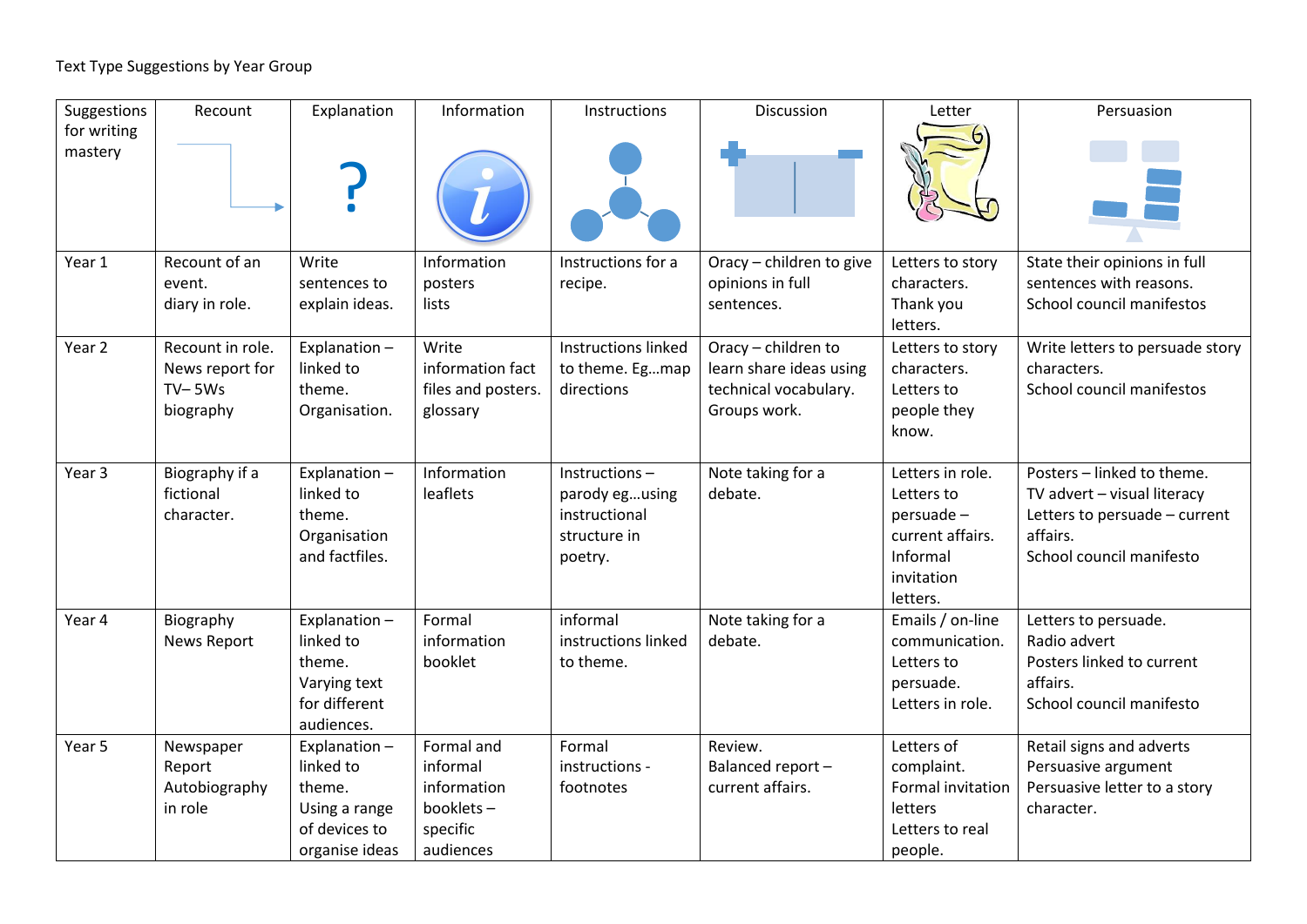|        |                                                                          | including<br>diagrams,<br>labels and<br>subject specific<br>vocabulary                                                                                                                                                      |                                                                                       |                                                  |                                                                                            |                                                                                                 |                                                                                                               |
|--------|--------------------------------------------------------------------------|-----------------------------------------------------------------------------------------------------------------------------------------------------------------------------------------------------------------------------|---------------------------------------------------------------------------------------|--------------------------------------------------|--------------------------------------------------------------------------------------------|-------------------------------------------------------------------------------------------------|---------------------------------------------------------------------------------------------------------------|
| Year 6 | Newspaper<br>Police report<br>Autobiography,<br>including<br>flashbacks. | Explanation-<br>linked to<br>theme.<br>Vary text for a<br>chosen<br>audience. Use<br>a range of<br>devices<br>appropriately<br>to organise<br>ideas including<br>diagrams,<br>labels and<br>subject specific<br>vocabulary. | Formal and<br>informal<br>information<br>booklets-<br>specific<br>audiences<br>Essay. | Formal<br>instructions<br>parody -<br>footnotes. | Essay<br>Formal balanced report<br>- current affairs.<br>Magazine review - pop<br>culture. | Letters to<br>persuade.<br>Formal letters of<br>complaint.<br>Emails / online<br>communication. | Persuasive argument<br>Formal persuasive letter to a<br>real person.<br>Holiday brochure<br>Parody of adverts |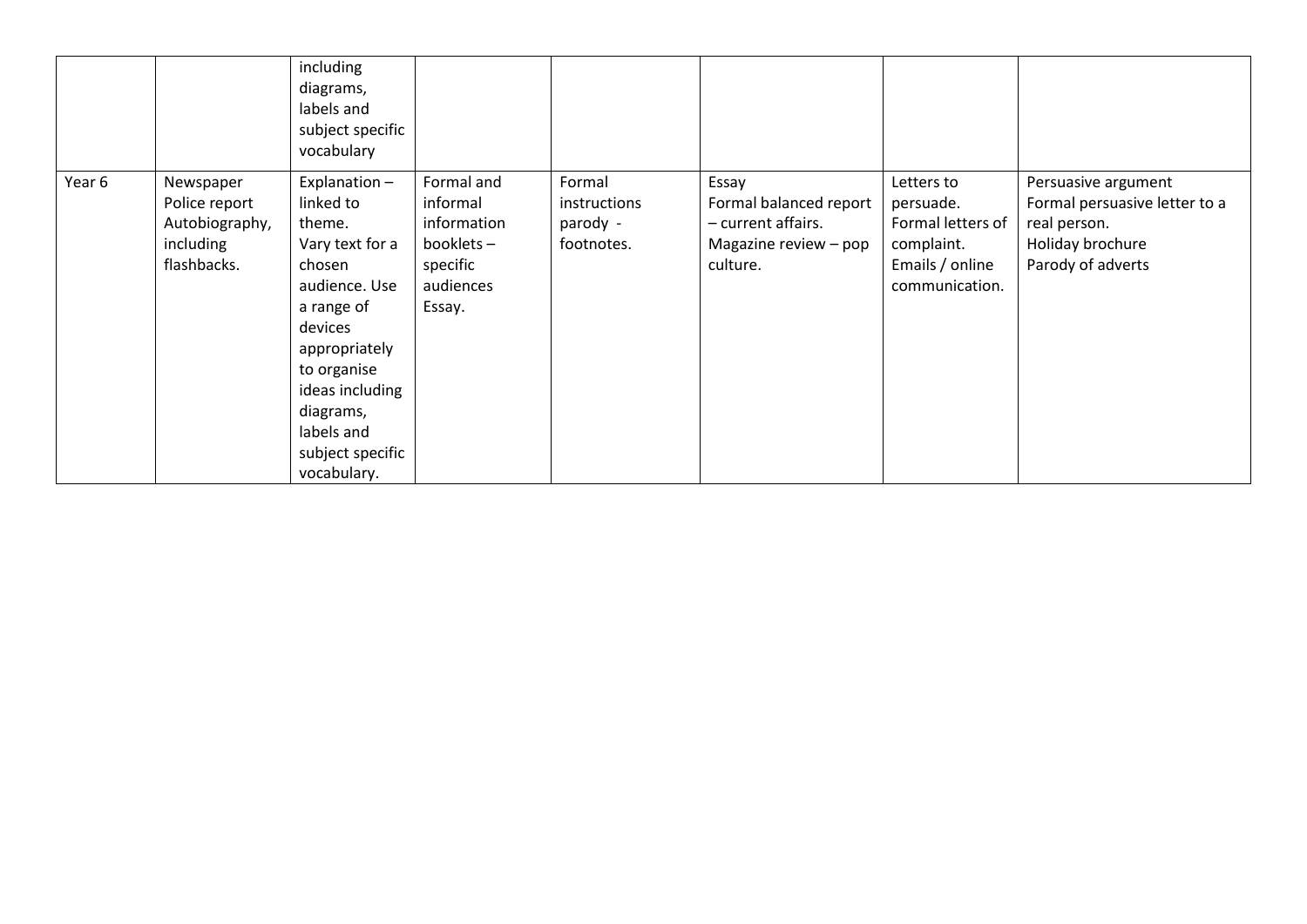# Appendix 1

### Non-Fiction Text Types

| Recount                 | Explanation                  | Information             | Instructions           | Discussion             | Letter                | Persuasion                   |
|-------------------------|------------------------------|-------------------------|------------------------|------------------------|-----------------------|------------------------------|
|                         |                              |                         |                        |                        |                       |                              |
| Purpose: To tell        | Purpose: To help             | Purpose:                | Purpose: To tell       | To help someone        | Purpose: To tell      | Purpose:                     |
| the reader what         | someone to                   | To present              | someone how to do      | understand the issues. | someone something.    | To promote a particular view |
| happened in an          | understand a                 | information so          | something clearly.     |                        |                       | and influence what people    |
| interesting and         | process.                     | that it is easy to      |                        |                        |                       | think or do.                 |
| informative way.        |                              | find and<br>understand. |                        |                        |                       |                              |
| Types of recount:       | Formal                       | Types of                | Formal                 | Type of discussion:    | Type of letter:       | Types of persuasion:         |
| Diary                   | Informal                     | Information text:       | Informal               | Balanced reports.      | Complaint             | Manifesto                    |
| Biography               |                              | Non-                    |                        | Debate note-taking.    | Invitation            | Argument                     |
| Autobiography           |                              | chronological           |                        |                        | Email                 | Advert                       |
| Police report           |                              | report.                 |                        |                        | Formal and informal   | Speech                       |
| Recount<br>Journalistic |                              |                         |                        |                        | Points of view letter |                              |
| Typical structure:      | Typical structure:           | Typical structure:      | Typical structure:     | Typical structure:     | Typical structure:    | <b>Typical Structure:</b>    |
|                         |                              |                         |                        |                        |                       |                              |
| Paragraphs              | Paragraphs                   | Paragraph               | Sequential order using | Essay format.          | <b>Address</b>        | Often a series of points     |
| ordered                 | organised                    | ordered into            | bullet points.         |                        | Dear                  | supporting one view point.   |
| sequentially to         | sequentially in              | categories.             |                        | Often a series of      | Yours                 |                              |
| demonstrate             | logical steps.               |                         | Often in a list form.  | contrasting points.    |                       | Logical order.               |
| chronology.             |                              | Headings,               |                        |                        | Open sentence gives   |                              |
|                         | Headings,<br>subheadings and | subheadings and         | Diagrams.              | Logically organised    | reason for writing.   |                              |
|                         | diagrams.                    | diagrams.               |                        | into paragraphs.       |                       |                              |
|                         |                              | Fact-files.             |                        |                        |                       |                              |
|                         |                              |                         |                        |                        |                       |                              |
|                         |                              |                         |                        |                        |                       |                              |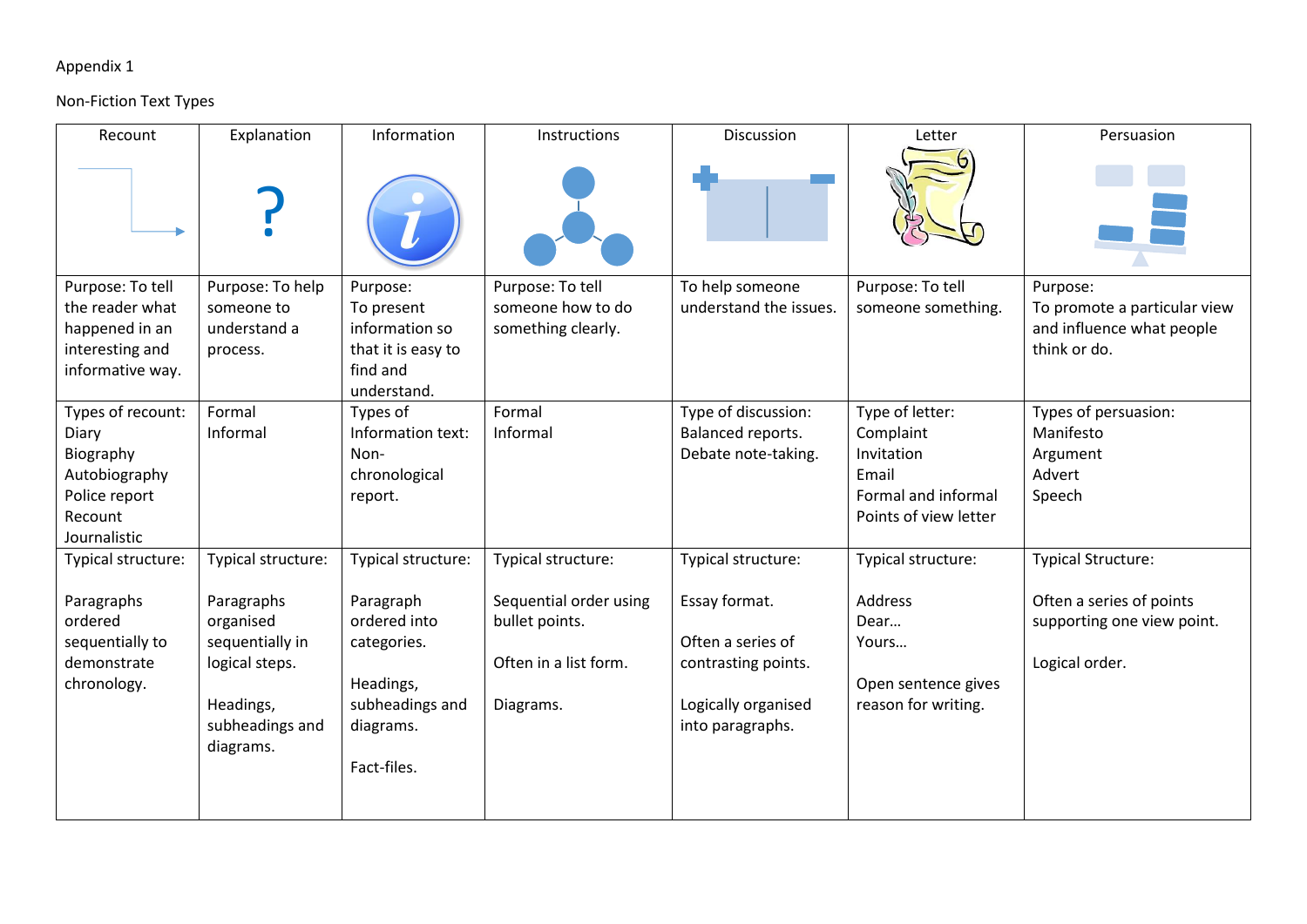# Appendix 2:

#### Narrative Text Types

| Fairy Tale / Traditional                        | Myth/Legend/Fable                                                 | Adventure                                       | Mystery/ghost                                                       | Modern fiction                                                                                     | Sci-fi / fantasy                                                                                 |
|-------------------------------------------------|-------------------------------------------------------------------|-------------------------------------------------|---------------------------------------------------------------------|----------------------------------------------------------------------------------------------------|--------------------------------------------------------------------------------------------------|
| Tale                                            |                                                                   |                                                 |                                                                     |                                                                                                    |                                                                                                  |
| Generally, follow a linear<br>storyline. Moral. | Usually has a quest, linear<br>storyline, Fables have a<br>moral. | Usually contains an<br>obstacle to be overcome. | Everything starts as<br>normalbut is it?<br>Can include flashbacks. | Multiple narrators, can<br>contain flashbacks, story<br>within a story told<br>through letters etc | Set in another world, or<br>in the future, fantastical<br>beasts or aliens, often<br>quest like. |

| <b>Progression in narrative</b>                                                                                                                                                                                                                                                                                                                                                                                                                                                                                                                                                                                                                                                                                                                                                                                                                                                                                                   |                                                                                                                                                                                                                                                                                                                                                                                                                                                                                                                                                                                                                                               |  |  |  |  |  |  |
|-----------------------------------------------------------------------------------------------------------------------------------------------------------------------------------------------------------------------------------------------------------------------------------------------------------------------------------------------------------------------------------------------------------------------------------------------------------------------------------------------------------------------------------------------------------------------------------------------------------------------------------------------------------------------------------------------------------------------------------------------------------------------------------------------------------------------------------------------------------------------------------------------------------------------------------|-----------------------------------------------------------------------------------------------------------------------------------------------------------------------------------------------------------------------------------------------------------------------------------------------------------------------------------------------------------------------------------------------------------------------------------------------------------------------------------------------------------------------------------------------------------------------------------------------------------------------------------------------|--|--|--|--|--|--|
| <b>Story structure</b><br>Viewpoint: author; narrator<br><b>Character &amp; dialogue</b><br><b>Setting</b>                                                                                                                                                                                                                                                                                                                                                                                                                                                                                                                                                                                                                                                                                                                                                                                                                        | <b>Telling stories</b><br><b>Writing</b>                                                                                                                                                                                                                                                                                                                                                                                                                                                                                                                                                                                                      |  |  |  |  |  |  |
| Listen to stories being told and read. Know when a story has begun and ended. Recognise<br>simple repeatable story structures and some typical story language, for example, 'Once<br>upon a time'<br>Be aware that books have authors; someone is telling the story.<br>$\bullet$<br>Stories are about characters; identify and describe their appearance referring to names<br>and illustrations; notice when characters are speaking in the story by joining in, e.g. with a<br>repeated phrase.<br>Stories happen in a particular place; identify settings by referring to illustrations and<br>descriptions.                                                                                                                                                                                                                                                                                                                  | Turn stories into play using puppets, toys, costumes and props; imagine and re-create roles; re-<br>tell narratives using patterns from listening and reading; tell a story about a central character;<br>experiment with story language by using familiar words and phrases from stories in re-telling and<br>play.<br>Attempt own writing for various purposes, using features of different forms, including stories.                                                                                                                                                                                                                       |  |  |  |  |  |  |
| Identify the beginning, middle and end in stories and use familiarity with this structure to<br>make predictions about story endings; recall the main events.<br>Listen with sustained concentration and then talk about how the author created interest or<br>$\bullet$<br>excitement in the story; the 'voice' telling the story is called the narrator.<br>Recognise main characters and typical characteristics, for example, good and bad<br>$\bullet$<br>characters in traditional tales; identify the goal or motive of the main character and talk<br>about how it moves the plot on; notice how dialogue is presented in text and begin to use<br>different voices for particular characters when reading dialogue aloud.<br>Settings can be familiar or unfamiliar and based on real-life or fantasy. Respond by making<br>links with own experience and identify 'story language' used to describe imaginary settings. | Re-tell familiar stories and recount events; include main events in sequence, focusing on who is<br>in the event, where events take place and what happens in each event; use story language,<br>sentence patterns and sequencing words to organise events, (e.g.) then, next etc.; recite stories,<br>supported by story boxes, pictures etc.; act out stories and portray characters and their motives.<br>Use patterns and language from familiar stories in own writing; write complete stories with a<br>simple structure: beginning - middle - end, decide where it is set and use ideas from reading for<br>some incidents and events. |  |  |  |  |  |  |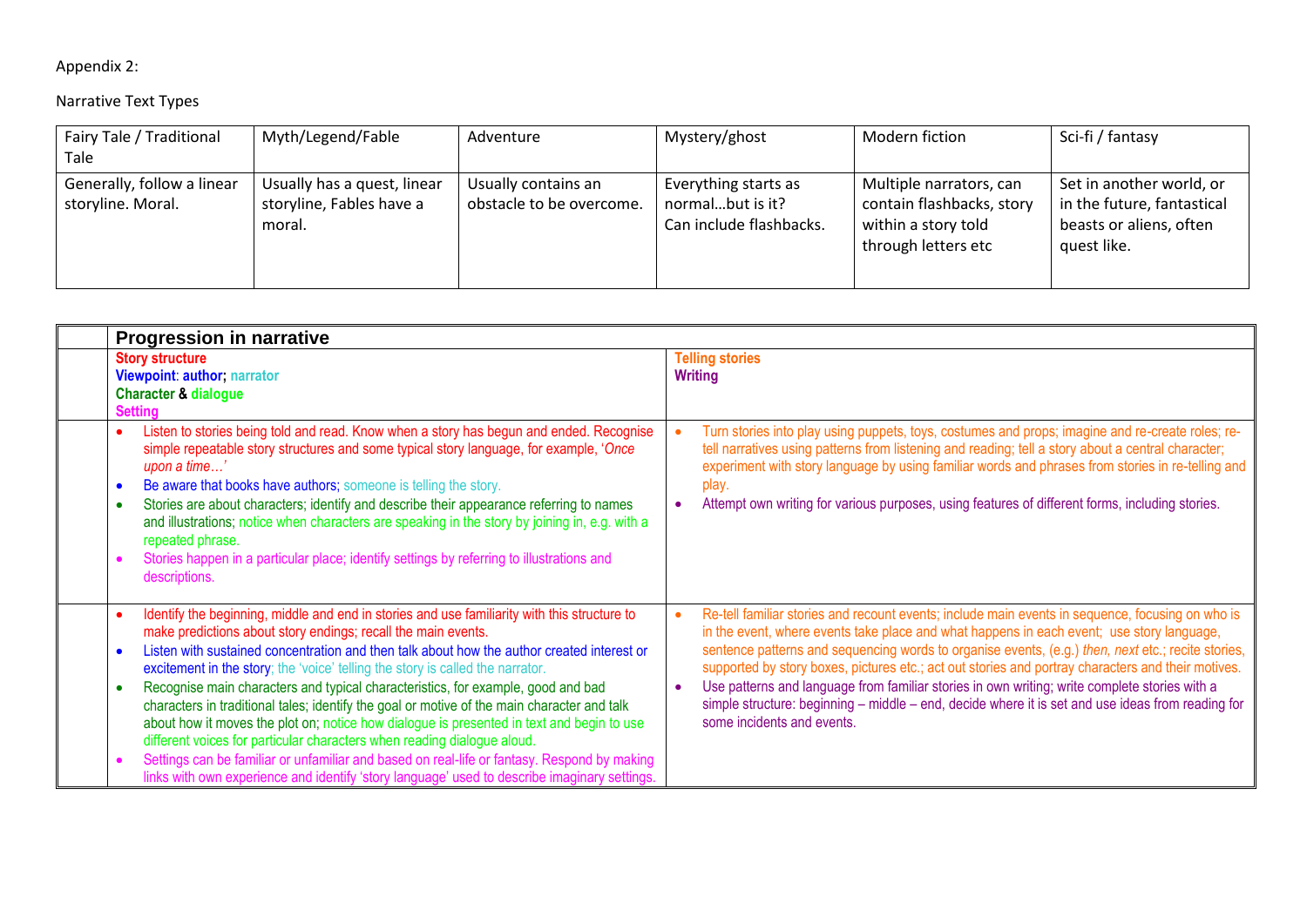| Identify the sequence: opening - something happens - events to sort it out - ending;<br>identify temporal connectives and talk about how they are used to signal the passing of<br>time; make deductions about why events take place in a particular order by looking at<br>characters' actions and their consequences.<br>Begin to understand elements of an author's style, e.g. books about the same character or<br>common themes:<br>Understand that we know what characters are like from what they do and say as well as<br>their appearance; make predictions about how they might behave; notice that characters<br>can change during the course of the story; the way that characters speak reflects their<br>personality; the verbs used for dialogue tell us how a character is feeling, e.g. sighed,<br>shouted, joked.<br>Settings are created using descriptive words and phrases; particular types of story can<br>have typical settings – use this experience to predict the events of a story based on the<br>setting described in the story opening.                                                                                                                                                                                                                                                                                          | Re-tell familiar stories using narrative structure and dialogue from the text; include relevant<br>details and sustain the listener's interest; tell own real and imagined stories; explore characters'<br>feelings and situations using improvisation; dramatise parts of own or familiar stories and<br>perform to class or group.<br>Imitate familiar stories by borrowing and adapting structures; write complete stories with a<br>sustained, logical sequence of events; use past tense and 3rd person consistently; include<br>setting; create characters, e.g. by adapting ideas about typical story characters; include some<br>dialogue; use phrases drawn from story language to add interest, (e.g.) she couldn't believe her<br>eyes. |
|------------------------------------------------------------------------------------------------------------------------------------------------------------------------------------------------------------------------------------------------------------------------------------------------------------------------------------------------------------------------------------------------------------------------------------------------------------------------------------------------------------------------------------------------------------------------------------------------------------------------------------------------------------------------------------------------------------------------------------------------------------------------------------------------------------------------------------------------------------------------------------------------------------------------------------------------------------------------------------------------------------------------------------------------------------------------------------------------------------------------------------------------------------------------------------------------------------------------------------------------------------------------------------------------------------------------------------------------------------------|----------------------------------------------------------------------------------------------------------------------------------------------------------------------------------------------------------------------------------------------------------------------------------------------------------------------------------------------------------------------------------------------------------------------------------------------------------------------------------------------------------------------------------------------------------------------------------------------------------------------------------------------------------------------------------------------------------------------------------------------------|
| Consolidate understanding of sequential story structure: identify common, formal elements<br>in story openings and endings and typical features of particular types of story; notice<br>common themes, similar key incidents and typical phrases or expressions. Note the use of<br>language or music or camera angle to set scenes, build tension, create suspense.<br>Recognise that authors make decisions about how the plot will develop and use different<br>techniques to provoke readers' reactions; notice the difference between 1st and 3rd person<br>accounts; take part in dramatised readings using different voices for the narrator and main<br>characters.<br>Identify examples of a character telling the story in the 1 <sup>st</sup> person; make deductions about<br>characters' feelings, behaviour and relationships based on descriptions and their actions in<br>the story; identify examples of stereotypical characters; make judgements about a<br>character's actions, demonstrating empathy or offering alternative solutions to a problem;<br>analyse the way that the main character(s) usually talks and look for evidence of the<br>relationship between characters based on dialogue.<br>Settings are used to create atmosphere; look at examples of scene changes that move the<br>plot on, relieve or build up the tension. | Tell stories based on own experience and oral versions of familiar stories; include dialogue to set<br>$\bullet$<br>the scene and present characters; vary voice and intonation to create effects and sustain<br>interest; sequence events clearly and have a definite ending; explore relationships and<br>situations through drama.<br>Write complete stories with a full sequence of events in narrative order; include a dilemma or<br>conflict and resolution; write an opening paragraph and further paragraphs for each stage of the<br>story; use either 1st or 3rd person consistently; use conventions for written dialogue and include<br>some dialogue that shows the relationship between two characters.                             |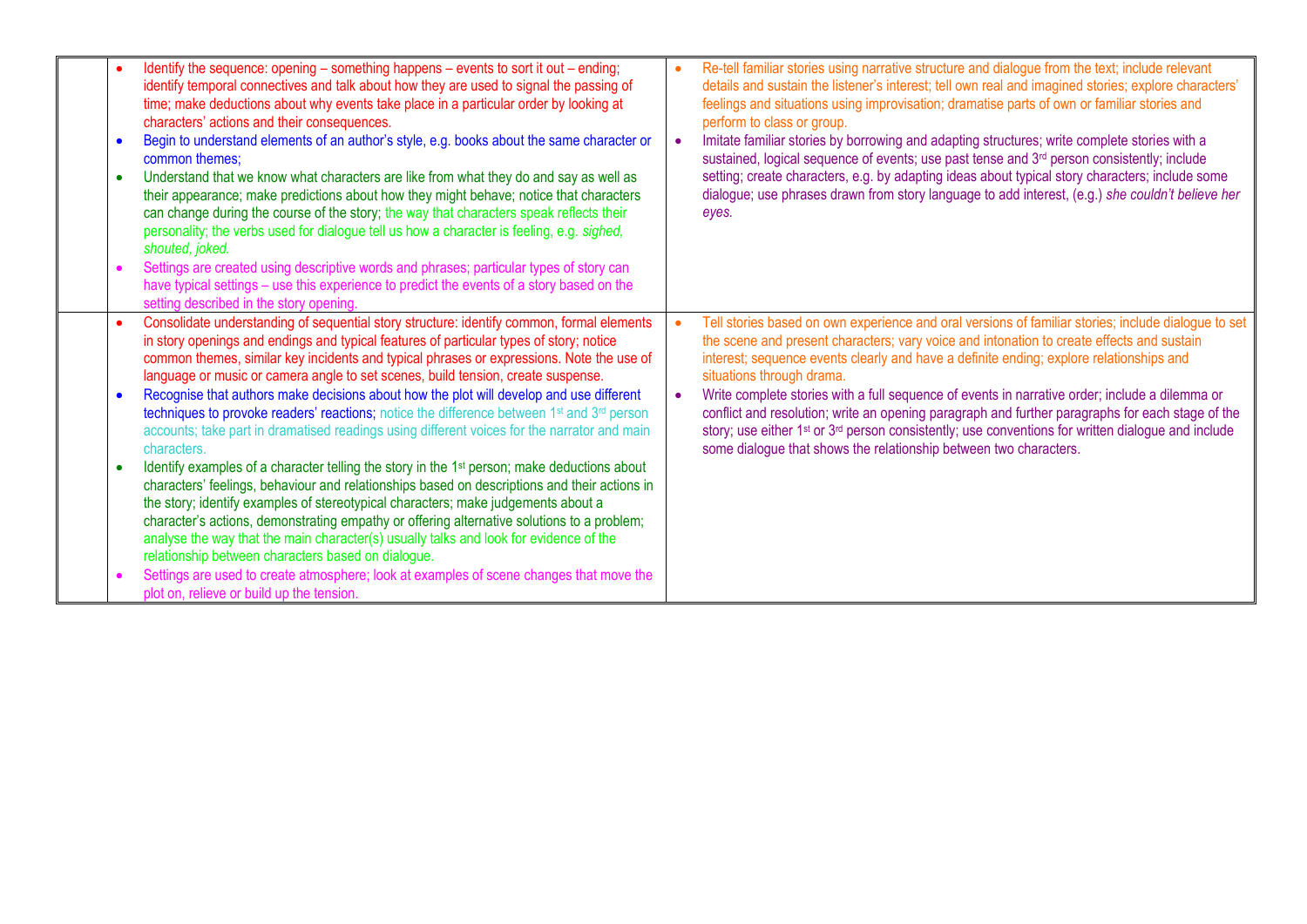|           | Develop understanding of story structure: recognise the stages of a story: introduction -<br>build-up - climax or conflict - resolution; appreciate that chronology does not always run<br>smoothly, (e.g.) some events are skimmed over, others are told in more depth.<br>Develop awareness that the author sets up dilemmas in the story and devises a solution.<br>Make judgements about the success of the narrative, (e.g.) do you agree with the way that<br>the problem was solved? Understand that the author or director creates characters to<br>provoke a response in the reader, (e.g.) sympathy, dislike; discuss whether the narrator<br>has a distinctive 'voice' in the story.<br>Identify the use of figurative and expressive language to build a fuller picture of a character;<br>look at the way that key characters respond to a dilemma and make deductions about their<br>motives and feelings - discuss whether their behaviour was predictable or unexpected;<br>explore the relationship between what characters say and what they do - do they always<br>reveal what they are thinking?<br>Authors can create entire imaginary worlds; look for evidence of small details that are used<br>to evoke time, place and mood. Look for evidence of the way that characters behave in<br>different settings.                                                                                                                                                                                                                                                                                                                                                                                                                        | $\bullet$ | Plan and tell own versions of stories; tell effectively, e.g. using gestures, repetition, traditional<br>story openings and endings; explore dilemmas using drama techniques, (e.g.) improvise<br>alternative courses of action for a character.<br>Plan complete stories by identifying stages in the telling: introduction - build-up - climax or<br>conflict - resolution; use paragraphs to organise and sequence the narrative and for more<br>extended narrative structures; use different ways to introduce or connect paragraphs, (e.g.)<br>Sometime later, Suddenly, Inside the castle; use details to build character descriptions<br>and evoke a response; develop settings using adjectives and figurative language to evoke time,<br>place and mood.                                                                                                                                                                                                                                                                                                                                  |
|-----------|-------------------------------------------------------------------------------------------------------------------------------------------------------------------------------------------------------------------------------------------------------------------------------------------------------------------------------------------------------------------------------------------------------------------------------------------------------------------------------------------------------------------------------------------------------------------------------------------------------------------------------------------------------------------------------------------------------------------------------------------------------------------------------------------------------------------------------------------------------------------------------------------------------------------------------------------------------------------------------------------------------------------------------------------------------------------------------------------------------------------------------------------------------------------------------------------------------------------------------------------------------------------------------------------------------------------------------------------------------------------------------------------------------------------------------------------------------------------------------------------------------------------------------------------------------------------------------------------------------------------------------------------------------------------------------------------------------------------------------------------------------------|-----------|----------------------------------------------------------------------------------------------------------------------------------------------------------------------------------------------------------------------------------------------------------------------------------------------------------------------------------------------------------------------------------------------------------------------------------------------------------------------------------------------------------------------------------------------------------------------------------------------------------------------------------------------------------------------------------------------------------------------------------------------------------------------------------------------------------------------------------------------------------------------------------------------------------------------------------------------------------------------------------------------------------------------------------------------------------------------------------------------------|
| $\bullet$ | Recognise that story structure can vary in different types of story and that plots can have<br>high and low points; notice that the structure in extended narratives can be repeated with<br>several episodes building up to conflict and resolution before the end of the story. Analyse<br>more complex narrative structures and narratives that do not have a simple linear<br>chronology, (e.g.) parallel narratives, 'time slip'.<br>Authors have particular styles and may have a particular audience in mind; discuss the<br>author's perspective on events and characters, (e.g.) the consequences of a character's<br>mistakes - do they get a second chance? author's perspective and narrative viewpoint is<br>not always the same - note who is telling the story, whether the author ever addresses the<br>reader directly; check whether the viewpoint changes at all during the story; explore how<br>the narration relates to events.<br>Look for evidence of characters changing during a story and discuss possible reasons,<br>(e.g.) in response to particular experiences or over time, what it shows about the character<br>and whether the change met or challenged the reader's expectations; recognise that<br>characters may have different perspectives on events in the story; look for evidence of<br>differences in patterns of relationships, customs, attitudes and beliefs by looking at the way<br>characters act and speak and interact in older literature.<br>Different types of story can have typical settings. Real-life stories can be based in different<br>times or places, (e.g.) historical fiction – look for evidence of differences that will affect the<br>way that characters behave or the plot unfolds. |           | Plan and tell stories to explore narrative viewpoint, (e.g.) re-tell a familiar story from the point of<br>view of another character; demonstrate awareness of audience by using techniques such as<br>recap, repetition of a catchphrase, humour; use spoken language imaginatively to entertain and<br>engage the listener.<br>Develop particular aspects of story writing: experiment with different ways to open the story; add<br>scenes, characters or dialogue to a familiar story; develop characterisation by showing the<br>reader what characters say and do and how they feel and react at different points in the story.<br>Plan and write complete stories; organise more complex chronological narratives into several<br>paragraph units relating to story structure; adapt for narratives that do not have linear<br>chronology, (e.g.) portray events happening simultaneously (Meanwhile); extend ways to link<br>paragraphs in cohesive narrative using adverbs and adverbial phrases; adapt writing for a<br>particular audience; aim for consistency in character and style. |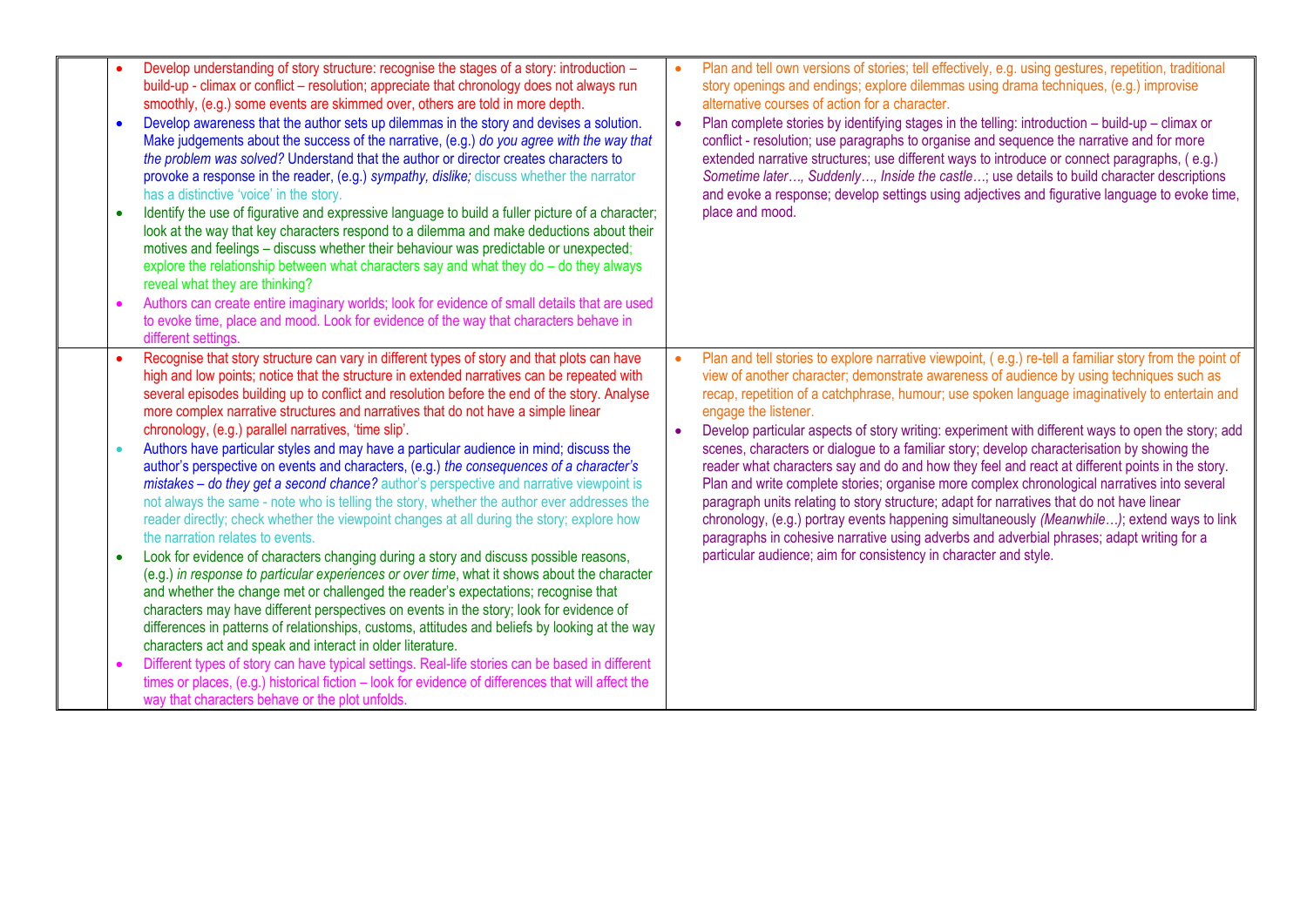| $\bullet$ | Identify story structures typical to particular fiction genres; recognise that narrative structure<br>can be adapted and events revealed in different ways, (e.g.) stories within stories,<br>flashbacks, revelations; analyse the paragraph structure in different types of story and note<br>how links are made; make judgements in response to story endings, (e.g.) whether it was<br>believable, whether dilemmas were resolved satisfactorily.<br>Look at elements of an author's style to identify common elements and then make<br>comparisons between books; consider how style is influenced by the time when they wrote<br>and the intended audience; recognise that the narrator can change and be manipulated,<br>(e.g.) a different character takes over the story-telling, the story has 2 narrators - talk about<br>the effect that this has on the story and the reader's response. | Plan and tell stories to explore different styles of narrative; present engaging narratives for an<br>audience.<br>Plan quickly and effectively the plot, characters and structure of own narrative writing; use<br>paragraphs to vary pace and emphasis; vary sentence length to achieve a particular effect; use<br>a variety of techniques to introduce characters and develop characterisation; use dialogue at key<br>points to move the story on or reveal new information.<br>Create a setting by: using expressive or figurative language; describing how it makes the<br>character feel; adding detail of sights and sounds;<br>Vary narrative structure when writing complete stories, (e.g.) start with a dramatic event and<br>then provide background information; use two narrators to tell the story from different |
|-----------|------------------------------------------------------------------------------------------------------------------------------------------------------------------------------------------------------------------------------------------------------------------------------------------------------------------------------------------------------------------------------------------------------------------------------------------------------------------------------------------------------------------------------------------------------------------------------------------------------------------------------------------------------------------------------------------------------------------------------------------------------------------------------------------------------------------------------------------------------------------------------------------------------|------------------------------------------------------------------------------------------------------------------------------------------------------------------------------------------------------------------------------------------------------------------------------------------------------------------------------------------------------------------------------------------------------------------------------------------------------------------------------------------------------------------------------------------------------------------------------------------------------------------------------------------------------------------------------------------------------------------------------------------------------------------------------------------------------------------------------------|
| $\bullet$ | Identify stock characters in particular genres and look for evidence of characters that<br>challenge stereotypes and surprise the reader, e.g. in parody; recognise that authors can<br>use dialogue at certain points in a story to, (e.g.) explain plot, show character and<br>relationships, convey mood or create humour.                                                                                                                                                                                                                                                                                                                                                                                                                                                                                                                                                                        | perspectives; use the paragraph structure of non-linear narratives as a model for own writing;<br>plan and write extended narrative.                                                                                                                                                                                                                                                                                                                                                                                                                                                                                                                                                                                                                                                                                               |
| $\bullet$ | Different episodes (in story and on film) can take place in different settings; discuss why<br>and how the scene changes are made and how they affect the characters and events;<br>recognise that authors use language carefully to influence the reader's view of a place or<br>situation.                                                                                                                                                                                                                                                                                                                                                                                                                                                                                                                                                                                                         |                                                                                                                                                                                                                                                                                                                                                                                                                                                                                                                                                                                                                                                                                                                                                                                                                                    |

### Appendix 3:

#### Poetry Text Types

| Nonsense / Humour<br>/ Limerick    | Narrative                       | Haiku / tanka /<br>cinguain                                                         | Sonnet                                 | Song /ballad                       | Kenning                                                                         | Free verse                                                                         | Shape / concrete /<br>Acrostic                                                                                                                                                   | <b>Blank Verse</b>                                           |
|------------------------------------|---------------------------------|-------------------------------------------------------------------------------------|----------------------------------------|------------------------------------|---------------------------------------------------------------------------------|------------------------------------------------------------------------------------|----------------------------------------------------------------------------------------------------------------------------------------------------------------------------------|--------------------------------------------------------------|
| Purpose:<br>To make you laugh.     | Purpose:<br>To tell a story.    | Purpose:<br>To capture a<br>moment in time.                                         | Purpose: To capture<br>an emotion      | Purpose:<br>To entertain           | Purpose:<br>Riddle                                                              | Purpose:<br>To capture a<br>feeling or event                                       | Purpose:<br>To entertain                                                                                                                                                         | Purpose:<br>A character<br>describes their<br>feelings.      |
| Rhythmic, made up<br>words, rhyme, | Story-like, rhyme<br>and rhythm | Set number of lines<br>and syllables $-$<br>metaphor, imagery,<br>captures a moment | 14 lines<br>lambic pentameter<br>Rhyme | Rhythmic and<br>rhyme set to music | List poem using same<br>suffix<br>Homework eater<br>Food gobbler<br>Loud woofer | Shape, rhythm<br>and rhyme are<br>not consistent -<br>used for effect.<br>Imagery. | Shape: poem is<br>written around the<br>edge of a shape.<br>Concrete: Shape is<br>filled with the<br>poem.<br><b>Acrostic: Starting</b><br>letter of each line<br>spells a word. | lambic<br>pentameter<br>Rhyming<br>couplets.<br>Shakespeare. |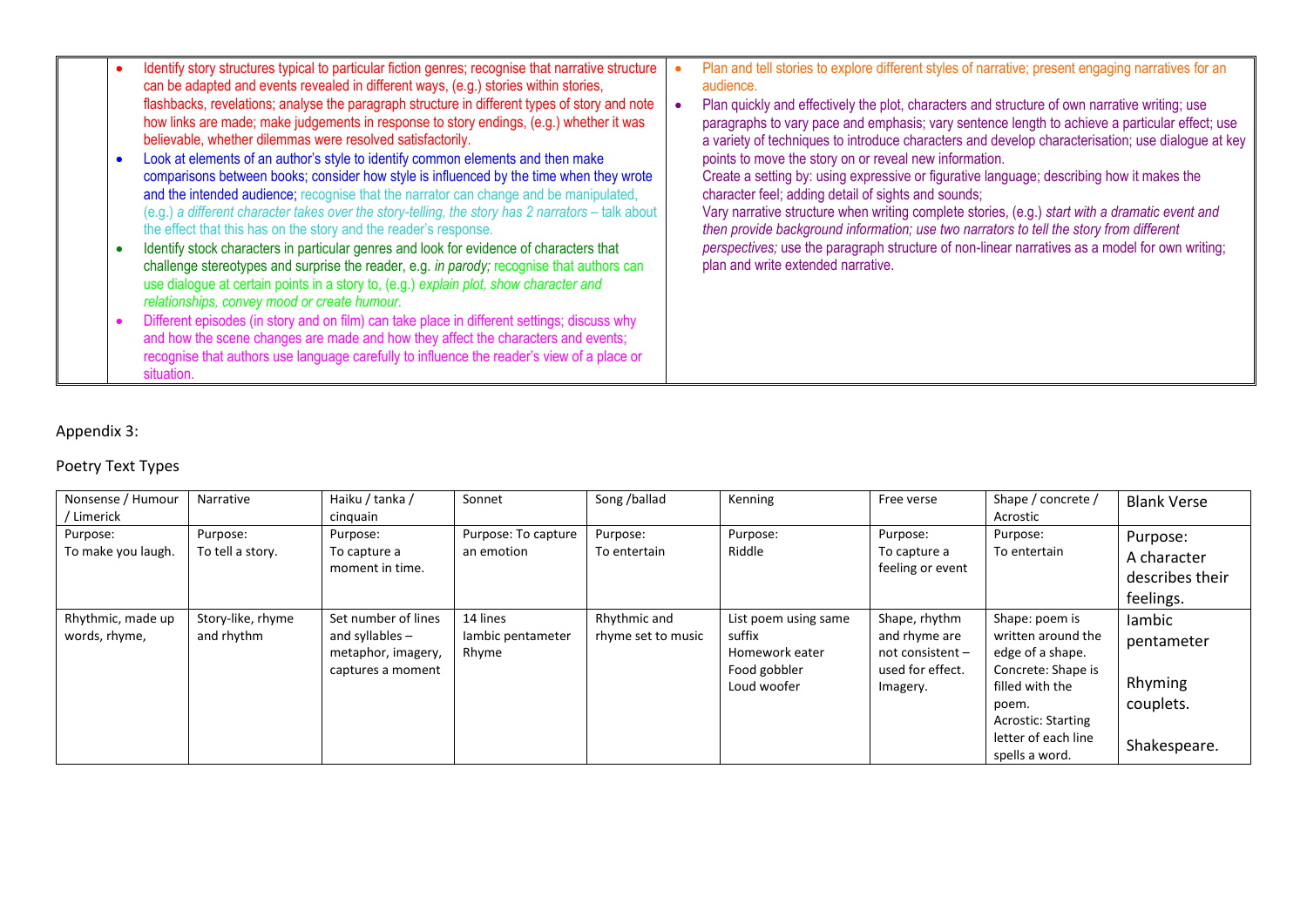| <b>Progression in Poetry</b>                                                                                                                                               |                                                                                                                                     |                                                                                                                                                                                                                                                            |  |  |
|----------------------------------------------------------------------------------------------------------------------------------------------------------------------------|-------------------------------------------------------------------------------------------------------------------------------------|------------------------------------------------------------------------------------------------------------------------------------------------------------------------------------------------------------------------------------------------------------|--|--|
| subject matter and theme;<br>language use; style<br>pattern                                                                                                                | use of voice;<br>presentation                                                                                                       | original playfulness with language and ideas;<br>detailed recreation of closely observed experience;<br>using different patterns                                                                                                                           |  |  |
| listen to poems being read and talk<br>about likes and dislikes - including<br>ideas or puzzles, words, and patterns                                                       | join in with class rhymes and<br>poems,<br>copy actions                                                                             | enjoy making up funny sentences and playing with words;<br>look carefully at experiences and choose words to describe;<br>make word collections or use simple repeating patterns                                                                           |  |  |
| discuss own response and what the<br>poem is about;<br>talk about favourite words or parts of a<br>poem;<br>notice the poem's pattern                                      | perform in unison, following<br>the rhythm and keeping time<br>imitate and invent actions                                           | invent impossible ideas, e.g. magical wishes;<br>observe details of first hand experiences using the senses and<br>describe;<br>list words and phrases or use a repeating pattern or line.                                                                 |  |  |
| talk about own views, the subject<br>matter and possible meanings;<br>comment on which words have most<br>effect, noticing alliteration;<br>discuss simple poetry patterns | perform individually or<br>together; speak clearly and<br>audibly.<br>use actions and sound effects<br>to add to the poem's meaning | experiment with alliteration to create humorous and surprising<br>combinations;<br>make adventurous word choices to describe closely observed<br>experiences:<br>create a pattern or shape on the page; use simple repeating<br>phrases or lines as models |  |  |

| describe the effect a poem has and<br>suggest possible interpretations;<br>discuss the choice of words and their<br>impact, noticing how the poet creates<br>'sound effects' by using alliteration,<br>rhythm or rhyme and creates pictures<br>using similes;<br>explain the pattern of different simple<br>forms | perform individually or<br>chorally; vary volume,<br>experimenting with<br>expression and use pauses<br>for effect<br>use actions, voices, sound<br>effects and musical<br>patterns to add to a<br>performance | invent new similes and experiment with word play;<br>use powerful nouns, adjectives and verbs; experiment with<br>alliteration:<br>write free verse; borrow or create a repeating pattern          |
|-------------------------------------------------------------------------------------------------------------------------------------------------------------------------------------------------------------------------------------------------------------------------------------------------------------------|----------------------------------------------------------------------------------------------------------------------------------------------------------------------------------------------------------------|----------------------------------------------------------------------------------------------------------------------------------------------------------------------------------------------------|
| describe poem's impact and explain own<br>interpretation by referring to the poem;<br>comment on the use of similes and<br>expressive language to create images,<br>sound effects and atmosphere;<br>discuss the poem's form and suggest the<br>effect on the reader                                              | vary volume, pace and use<br>appropriate expression<br>when performing<br>use actions, sound effects,<br>musical patterns and<br>images to enhance a<br>poem's meaning                                         | use language playfully to exaggerate or pretend;<br>use similes to build images and identify clichés in own writing;<br>write free verse; use a repeating pattern; experiment with simple<br>forms |